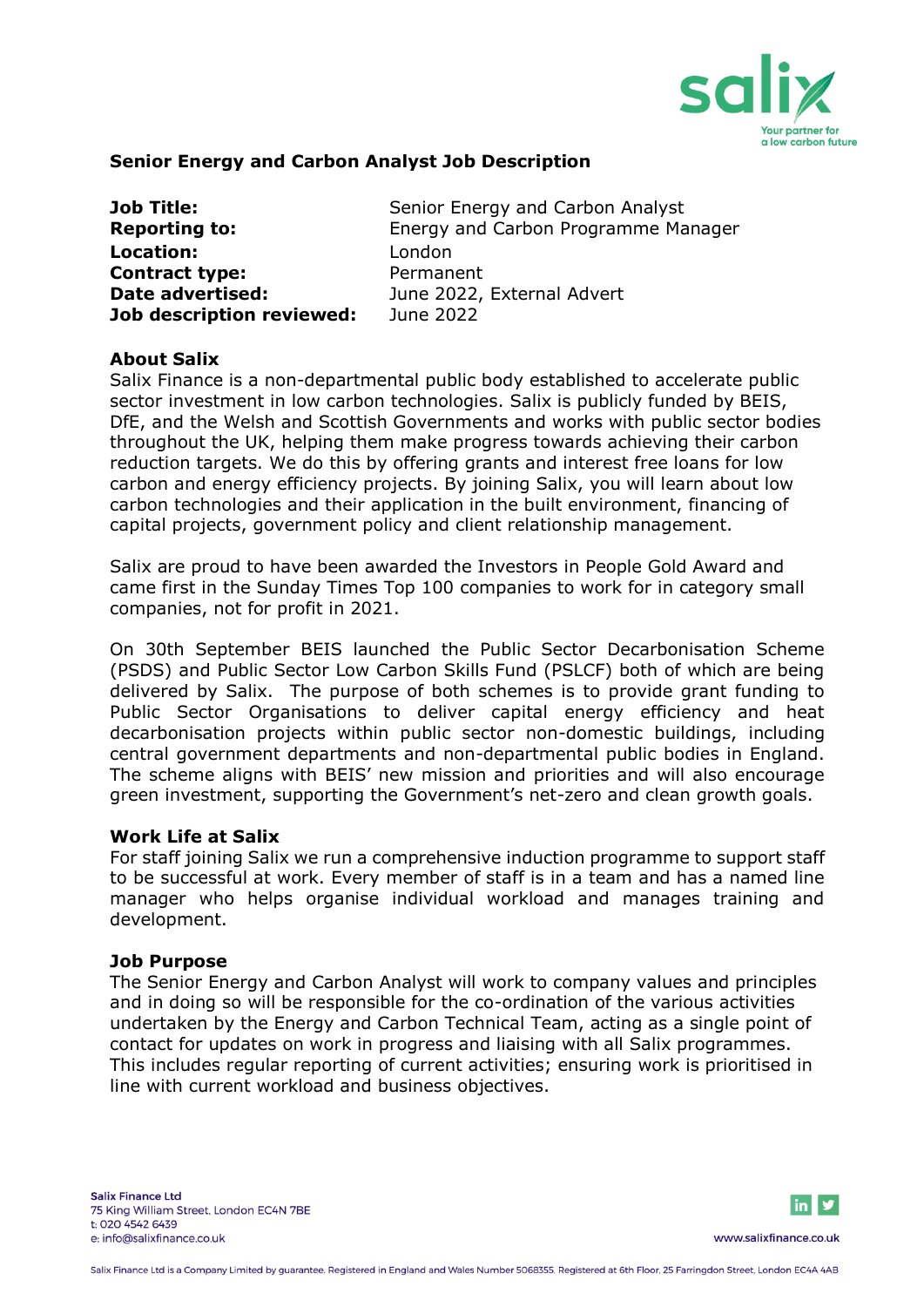

#### **Key responsibilities**

- Oversee the completion of technical reviews ensuring the high quality and accuracy of applications for financing decarbonisation projects
- Managing Energy and Carbon Analysts including delegating work, feedback and performance reviews
- Managing an external technical consultant, monitoring the delivery of technical assessments sent to them, ensuring assessments are completed in the timelines set out
- Managing an external technical consultant, monitoring their assessment quality, and ensuring they are completed in line with the assessment procedures. You will organize weekly meetings to monitor performance, go through questions from assessors and track their progress
- Undertaking full technical reviews of applications, including assessment of technical feasibility, value for money and project delivery risk
- Lead client communications to review and resolve technical queries with applicants
- Liaise with clients either via email, calls or in person meetings
- Producing performance reports related to external technical consultant assessment progress
- Producing performance reports for the Energy and Carbon Programme Manager and other teams
- Undertake and support site audits of Salix funded projects throughout the UK.

#### **Key duties**

- Updating and continual development of Salix Application Forms and technical procedures
- Development of technology-specific tools to support client calculations
- Develop additional Salix support material including best practice examples and case studies
- Build new and maintain existing relationships with clients and consultant/supplier base
- To develop staff technical knowledge through shared learning and provide technical advice to colleagues within Salix
- Support the Communication and PR team with technical aspects of marketing material
- Overseeing the analysis of energy and carbon savings data from funded projects
- Represent Salix at various promotional events
- Organise and deliver technical and corporate presentations at client workshops and to the Salix board
- Support the business development team with any development/research work relating to the organisation, technologies or the reporting databases, website and front-ends such as the Recycling Fund reporting system (SERS).
- Conducting site visits to evaluate energy efficiency potential, provide advice on making a Salix application and supporting pipeline building
- Perform all other duties required by the role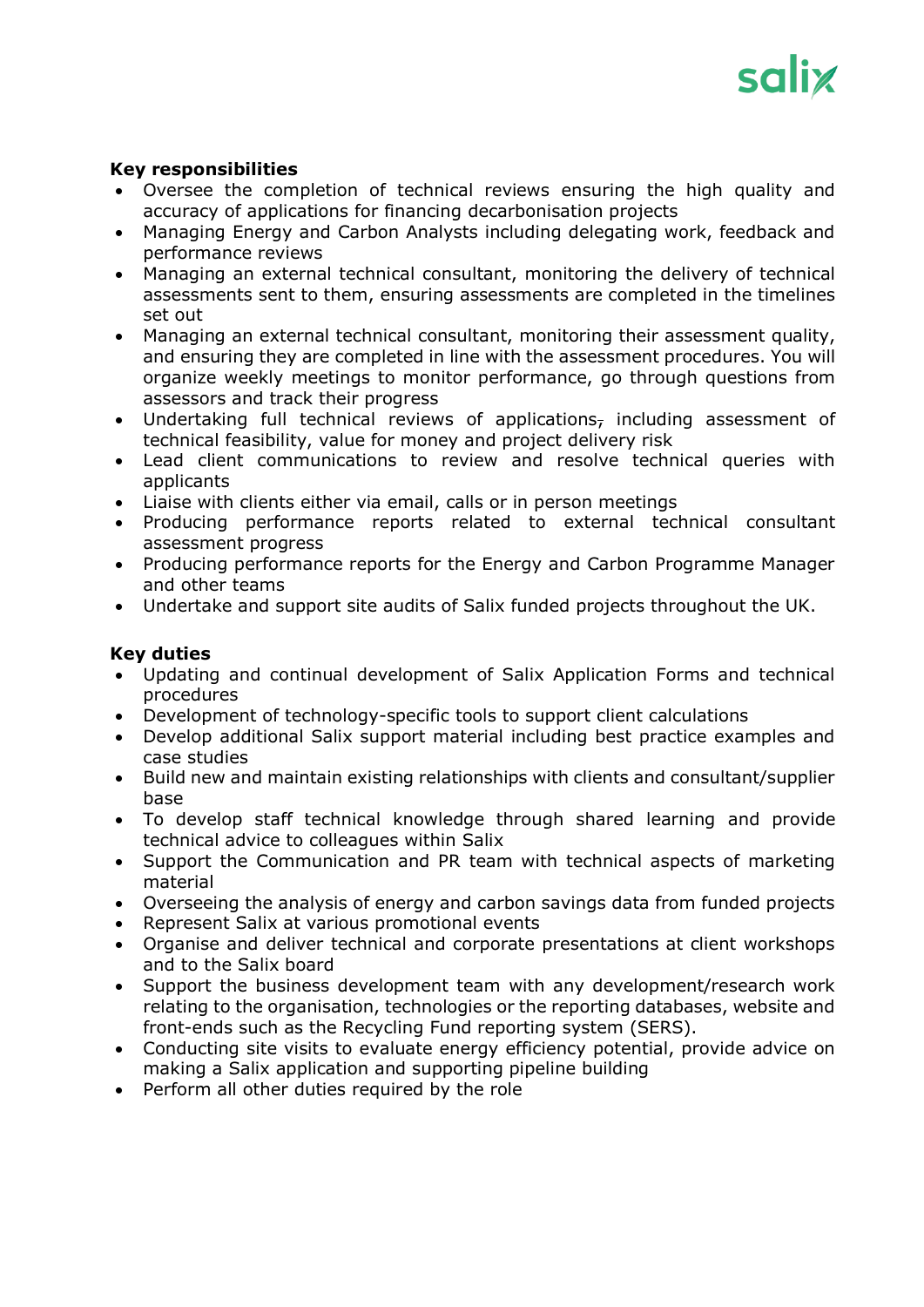

#### **Person specification**

• See *Appendix 1*

#### **Salary**

• £30,000pa

#### **Employee benefits**

- 28 days annual leave
- Cycle to work scheme
- Contributory Pension scheme
- Employee support with public transport costs
- Supported training budget for staff
- Travel pass (National Rail)

#### **Appointment process**

Salix is an equal opportunities employer and has a policy of equal pay. Salix operates a probationary period for all new staff. This ensures people joining Salix can find out that the job meets their expectations and that Salix can support each member of staff in their role. This is on a fixed term 3 month probationary contract. Successful completion of the probationary period will lead to an offer of employment contract.

The Person Specification for this position can be found in Appendix 1. All criteria outlined in the specification are considered essential and will be assessed through a combination of the application statement, CV and interview.

Candidates must demonstrate that they meet the qualifications, experience, skills and abilities listed in the Person Specification. In order that candidates focus on the experience, skills and abilities in the Person Specification ten specific areas have been highlighted. Candidates should focus on these ten points in their written statement which should be no more than 1,500 words. Other aspects of the Person Specification will be evidenced from your CV and the final interview. See appendix 1 for the *person specification*.

Candidates will also be expected to undertake a testing exercise relevant to the role. Further details will be provided to those candidates when invited to interview.

There is no additional probation period should the successful applicant be an employee of Salix promoted to this post.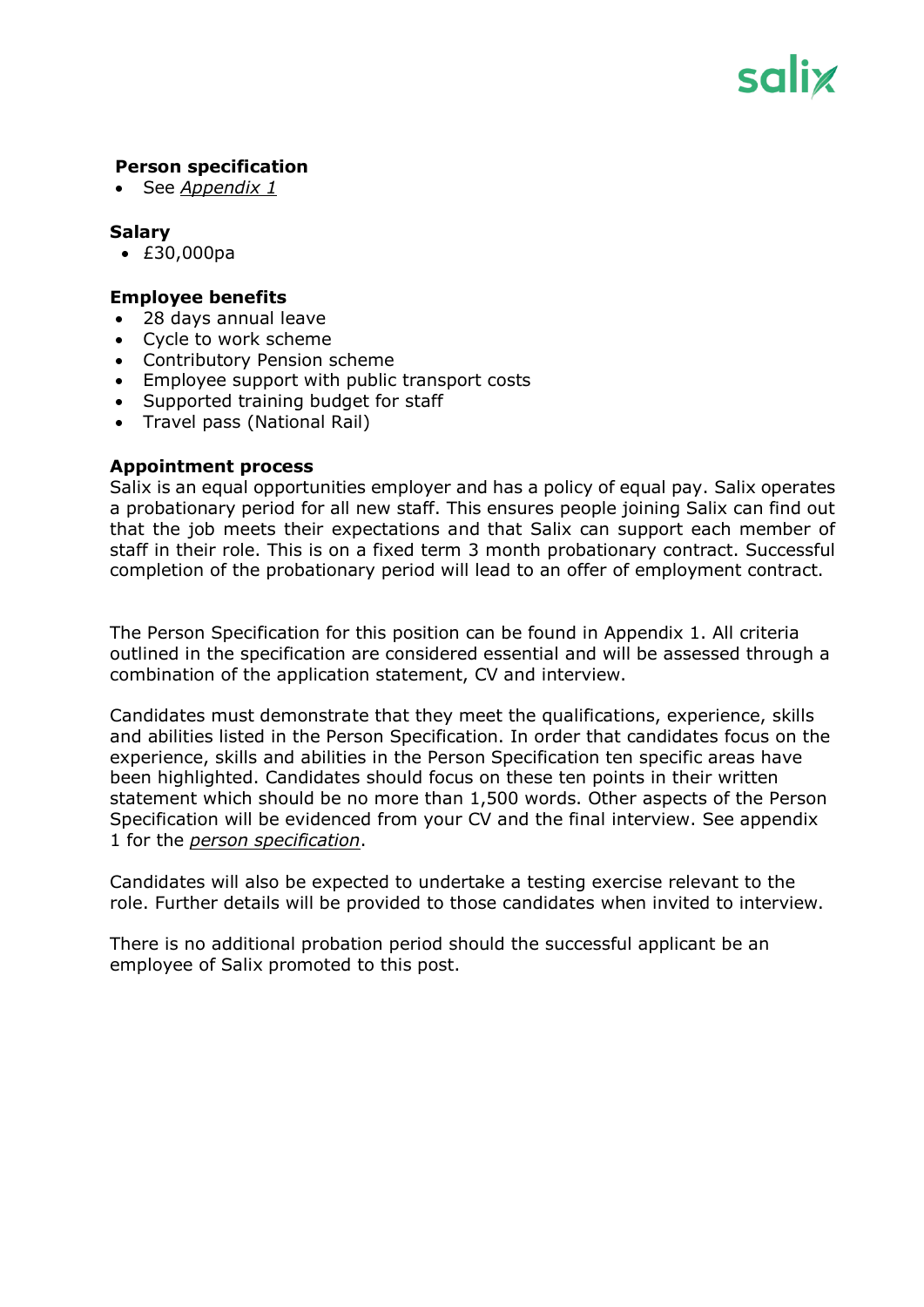

### **How to apply**

If you wish to apply for this role, please submit all of the following to *[HR@salixfinance.co.uk](mailto:HR@salixfinance.co.uk)*.

- 1. An up to date CV
- 2. A statement of no more than 1,500 words as to how you match the requirements of the Person Specification ensuring you address the ten key criteria highlighted in the key criteria column of the Person Specification
- 3. Equality monitoring form (*[available to download here](http://salixfinance.co.uk/sites/default/files/equality_monitoring_form_equality_act_compliant_0_2.doc)*)

Please specify in the application the subject the job title you are applying for.

#### **Appointment timetable**

- The position has been advertised on **Friday 10 June 2022.**
- Applications will close on **Monday 11 July at 09:00.**
- Assessments will take place prior to the formal interview and to be confirmed.
- The interview date for shortlisted candidates is **Tuesday 19 July 2022.**
- Start in post by mutual agreement.

If you intend on applying to this post and are unable to attend any of the scheduled dates shown above please contact a member of the HR team.

#### **Key information about application**

- Applicants must demonstrate through their CV and personal statement that they meet the qualifications, experience, skills and abilities listed in the Personal Specification in Appendix 1*.*
- Please be aware that Salix will only accept applications which contain all the requested supporting documentation detailed above, and candidates that do not submit all requested documentation will not be contacted to submit a full application
- All applicants must have the right to work in the UK and documentation is required to support this.

If you have any questions, please contact [HR@salixfinance.co.uk](mailto:HR@salixfinance.co.uk)*.*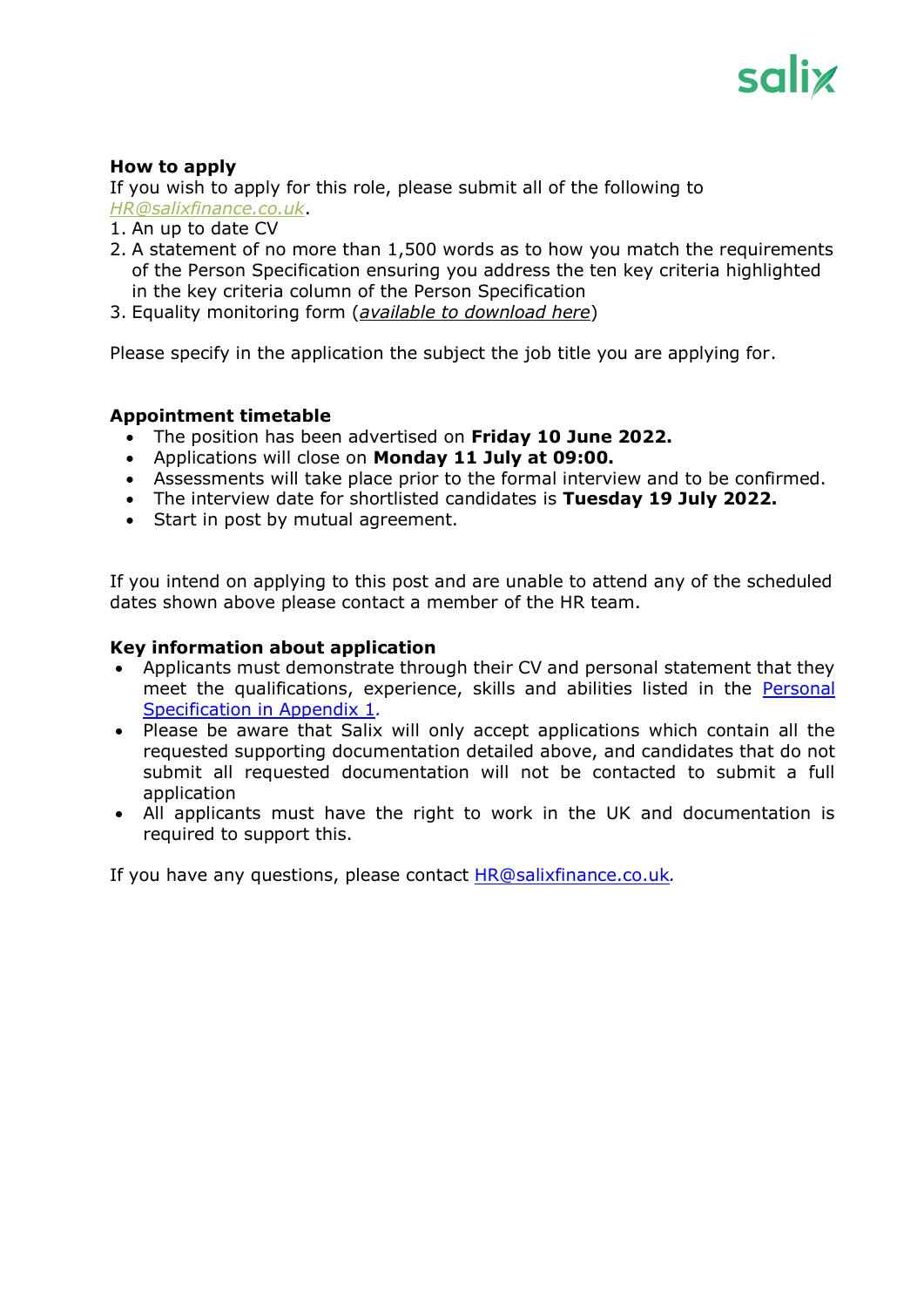# salix

# **Appendix 1: Personal Specification**

| <b>CRITERIA</b>                       | <b>DESCRIPTION</b>                                                                                                                | <b>KEY</b>                   |
|---------------------------------------|-----------------------------------------------------------------------------------------------------------------------------------|------------------------------|
|                                       |                                                                                                                                   | <b>CRITERI</b><br>A          |
| QUALIFICATI<br><b>ONS</b>             | Degree or equivalent professionally relevant<br>qualification                                                                     | <b>CV</b>                    |
|                                       | Evidence of recent professional development                                                                                       | <b>CV</b>                    |
|                                       | Management qualification* or equivalent<br>experience                                                                             | CV/I                         |
| <b>PROGRAMME-</b><br><b>SPECIFIC</b>  | Relevant work experience in a building or<br>energy services capacity                                                             | CV/I/PS<br>$\checkmark$      |
|                                       | Knowledge of energy efficient and low carbon<br>technologies                                                                      | $\overline{\text{CV}}$ /I/PS |
|                                       | Establish and manage client facing initiatives<br>with the objective of sharing best practice and<br>accelerating client delivery | CV/I                         |
| <b>EXPERIENCE</b>                     | Relevant work experience of managing<br>projects and individual staff                                                             | CV/I/PS                      |
|                                       | Substantial leadership and people<br>management experience, both staff &<br>customers                                             | CV/I                         |
|                                       | Proven track record of leading, delivering<br>and/or implementing projects within an<br>organisation                              | CV/I/PS<br>✓                 |
|                                       | Experience in providing advice and support to<br>managers and employees                                                           | CV/I/PS<br>$\checkmark$      |
|                                       | Presentation experience                                                                                                           | CV/I                         |
|                                       | Significant customer service experience                                                                                           | CV/I                         |
|                                       | Good IT skills, including all Microsoft Office<br>Programmes with a focus on Microsoft Excel                                      | CV/I                         |
| <b>SKILLS AND</b><br><b>ABILITIES</b> | Ability to work flexibly and proactively within<br>a small team                                                                   | CV/I                         |
|                                       | Ability to manage, prioritise and deliver a<br>number of projects and work programmes<br>within timescale                         | CV/I/PS<br>$\checkmark$      |
|                                       | Communicates effectively, confidently and<br>assertively both in writing and when speaking                                        | CV/I                         |
|                                       | Fosters collaborative and coordinated working<br>across teams and in partnership with other<br>organisations                      | CV/I/PS<br>✓                 |
|                                       | Presents a credible and positive image both<br>internally and externally                                                          | CV/I                         |
|                                       | High level of numeracy and data analysis<br>skills                                                                                | CV/I                         |